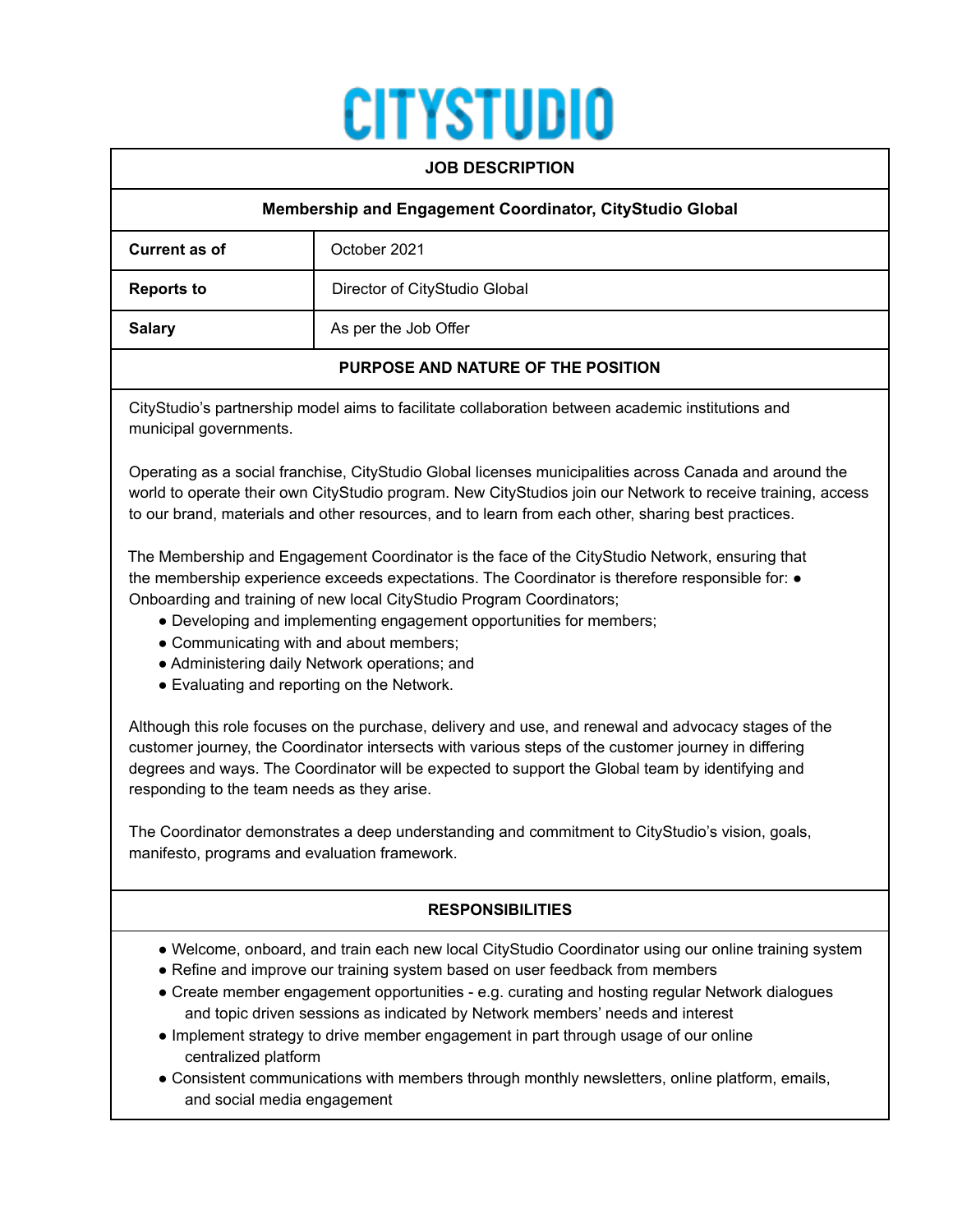- Assist with the design and development of marketing and storytelling content through the collection of impact data, project information, and highlights from members
- Respond to member inquiries and questions in a timely manner
- Develop and update resources and materials as per member needs and
- learnings Run day-to-day network administration and member management
- Manage Network evaluation and impact measurement through member and program data collection and analysis

# **QUALIFICATIONS AND EXPERIENCE**

#### **The Membership and Network Engagement Coordinator has:**

● Bachelor's degree in Business, Communications, Arts, or other related discipline, plus at least 2 years experience as a membership and/or network engagement coordinator or similar role, ideally in higher education, social innovation, social enterprise, community-building, civic and/or non-profit

sectors

- Proven experience in onboarding and training peers to a new program and role, as well as improving training systems and processes
- Proven experience in building and maintaining effective relationships, and communicating with a network of peers, preferably in academic and municipal sectors
- Demonstrated knowledge of implementing engagement strategies for a network of members who are nationally and globally geographically dispersed
- Strong and natural customer service orientation
- Proven experience in internal and external communications using different types of
- channels Demonstrated knowledge in evaluation
- An authentic professional curiosity for city building, higher education, and team
- collaboration Equal parts confidence, curiosity, and collaboration
- Self-awareness and ability to stay calm and curious
- An aptitude for asking, *How can I help*?
- Excellent written and verbal communication skills
- A proven trustworthy and open relationship builder
- Initiative and ability to work independently, but also comfortable working collaboratively in a virtual team
- Excellence in time management and organization
- The ability to speak French would be an asset

#### **Knowledge Areas:**

- Google Suite
- CRM. We use HubSpot
- Online Community Engagement SaaS. We use Hivebrite
- Project Management. We use Asana.

### **SUPERVISION & COMMUNICATION**